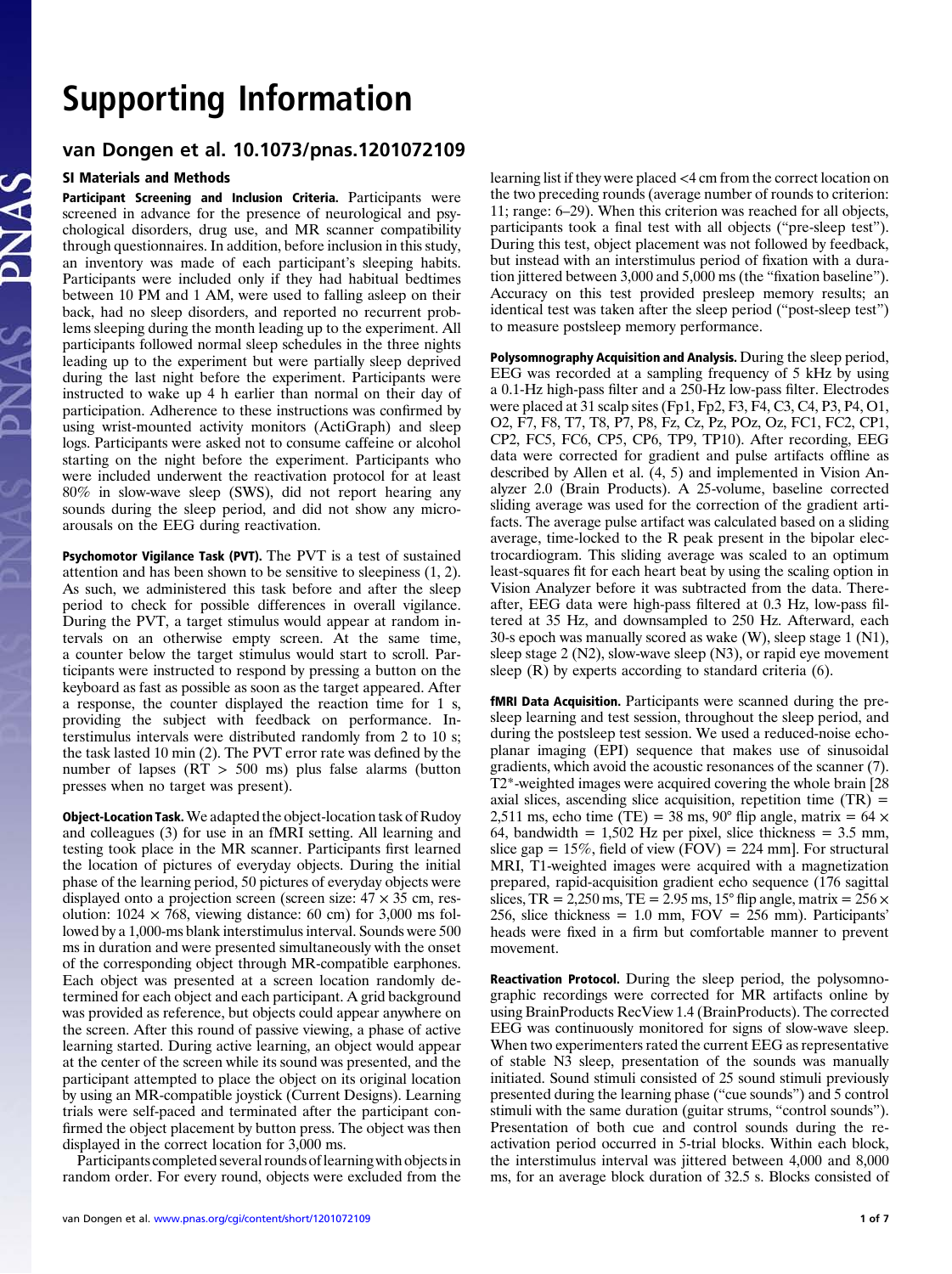a random arrangement of five stimuli from the same condition (i.e., cue or control sounds). Each cue stimulus was presented twice, for a total of 50 cue events. The control sounds were presented five times, for a total of 25 control events. The stimulation volume was set for each participant individually by using the results from the volume test conducted before the learning period. Sounds were presented through plug-in earphones that also functioned as earplugs to minimize the impact of the continuous scanner noise.

Cue sounds were selected such that the memory performance for object locations at baseline test was matched for cued and uncued (sounds not used during the sleep session) conditions.

fMRI Data Preprocessing. Image preprocessing and statistical analysis was done by using SPM8. The first five volumes of each functional EPI run were discarded to allow for T1 equilibration. An outlier algorithm was first used to check for and replace corrupted slices from each image volume by using between-volume interpolation. Thereafter, motion correction was performed by using iterative rigid body realignment to minimize the residual sum of squares between the first and all further functional scans. Next, the participant's mean functional image was coregistered with the corresponding structural MR image by using mutual information optimization. All functional images were then corrected for geometric distortions along the phase encoding direction by using constrained nonlinear coregistration (8). Data were subsequently spatially normalized and transformed into Montreal Neurological Institute space (resampled at voxel size  $2 \times 2 \times 2$  mm<sup>3</sup>), as defined by the SPM8 EPI.nii template. Finally, the functional scans were spatially filtered by convolving them with an isotropic 3D Gaussian kernel (8 mm full width at half maximum). For the analysis of the sleep period, the normalized functional images were segmented into gray matter, white matter, and cerebral spinal fluid (CSF) areas by using the unified segmentation algorithm implemented in SPM8 (9). These segmented images were used as masks to calculate mean intensity levels for white matter, CSF, and a residual compartment (the section outside the brain and skull) for each functional image. The segmentation procedure was performed to create three compartment regressors to account for any residual movement or signal intensity-related effects in the BOLD signal (10).

fMRI Data Analysis of the Testing Sessions. The fMRI data were analyzed statistically by using the general linear model (GLM) and statistical parametric mapping. For the test session scans, the explanatory variable included all 50 retrieval trials. Each trial was modeled as a single event of 0 duration and temporally convolved with the canonical hemodynamic response function (HRF) along with its temporal derivatives provided by SPM8. Each event was time-locked to the presentation of the object. The design matrix additionally included the six head motion regressors (translations, rotations). A high-pass filter was implemented by using a cutoff period of 128 s to remove low-frequency effects from the time series. For statistical analysis, relevant parameter images were generated for each subject for the contrast between retrieval trials and the (implicit) fixation baseline. Participant-specific contrast parameter images were subsequently subjected to a second-level analysis treating subjects as a random variable (11).

fMRI Data Analysis of the Sleep Period. The fMRI data were analyzed statistically by using the GLM and statistical parametric mapping. For the sleep period scans, two explanatory variables were included: cue sounds (presentation of sounds previously associated with object-location associations learned presleep) and control sounds (presentation of sounds not associated with objects from the object-location task). All trials were modeled as events with 5-s durations and temporally convolved with the canonical HRF along with its temporal and dispersion derivatives

van Dongen et al. <www.pnas.org/cgi/content/short/1201072109> 2 of 7 and 2 of 7 and 2 of 7 and 2 of 7 and 2 of 7

provided by SPM8. Each event was time-locked to the presentation of the auditory stimulus. The design matrix further included the six head motion regressors (translations, rotations), their derivatives, and three compartment parameters. A high-pass filter was implemented by using a cutoff period of 128 s to remove low-frequency effects from the time series. To restrict the analysis to physiologically plausible regions of the brain a gray matter mask, based on the gray matter segment of the SPM8 EPI.nii template, was used during the first-level analysis. For statistical analysis, relevant contrast parameter images were generated for each subject and subsequently subjected to a second-level analysis treating subjects as a random variable (11).

Functional Connectivity Analysis. Based on the results obtained in the cue > control sounds contrast, we focused our analysis on the functional connectivity of the right parahippocampal cortex during slow-wave sleep. For this purpose we used a psychophysiological interaction (PPI) analysis (12, 13). PPI analyses explore the influence of a psychological factor on the coactivation between a seed region of interest and the rest of the brain. We investigated whether presentation of cues or control sounds (the psychological factor) during slow-wave sleep modified parahippocampal connectivity patterns (the physiological factor). We defined our functional region of interest (ROI) in the right parahippocampal cortex by using the cue > control contrast. All voxels in the right parahippocampal cortex that showed significantly increased activity (at  $P < 0.01$ , uncorrected) to presentation of cues compared with control sounds were extracted by using SPM8. Next, the BOLD signal within this parahippocampal ROI was extracted during the sleep period by using its first eigenvector. We then searched for an interaction between the physiological variable (parahippocampal time course) and the psychological context (cue or control sound presentation). For each participant, a second GLM was constructed containing regressors for the general deconvolved signal of the seed region (physiological factor), the onsets of the cue and control events (psychological factor), and the interaction between physiological and psychological factors. The participantspecific contrast parameter images generated by this third regressor were used as input for second-level analysis treating subjects as a random variable.

Correlational Analysis. To probe the relationship between cueinduced BOLD responses and the behavioral effect of the reactivation protocol, we included a covariate in the second-level random effects analyses of the activity and connectivity differences between cue and control sound presentation. This covariate contained for each participant the average difference in performance between the pre- and postsleep test for associations cued during the sleep period. Thus, this parameter quantified the behavioral effect of the reactivation protocol on each participant's accuracy in the cued condition.

fMRI Analysis of the Activity Changes from the Pre- to Postsleep Test. The fMRI data were analyzed statistically by using the general linear model (GLM) and statistical parametric mapping. For the test session scans, two explanatory variables (cued and uncued) were included, each consisting of 25 retrieval trials. Each trial was modeled as a single event of 0 duration and temporally convolved with the canonical hemodynamic response function (HRF) along with its temporal derivatives provided by SPM8. Each event was time-locked to the presentation of the object. The design matrix additionally included the six head motion regressors (translations, rotations). A high-pass filter was implemented by using a cutoff period of 128 s to remove low-frequency effects from the time series. For statistical analysis, relevant parameter images were generated for each subject for each session for the contrast between cued and uncued trials. Participant-specific contrast pa-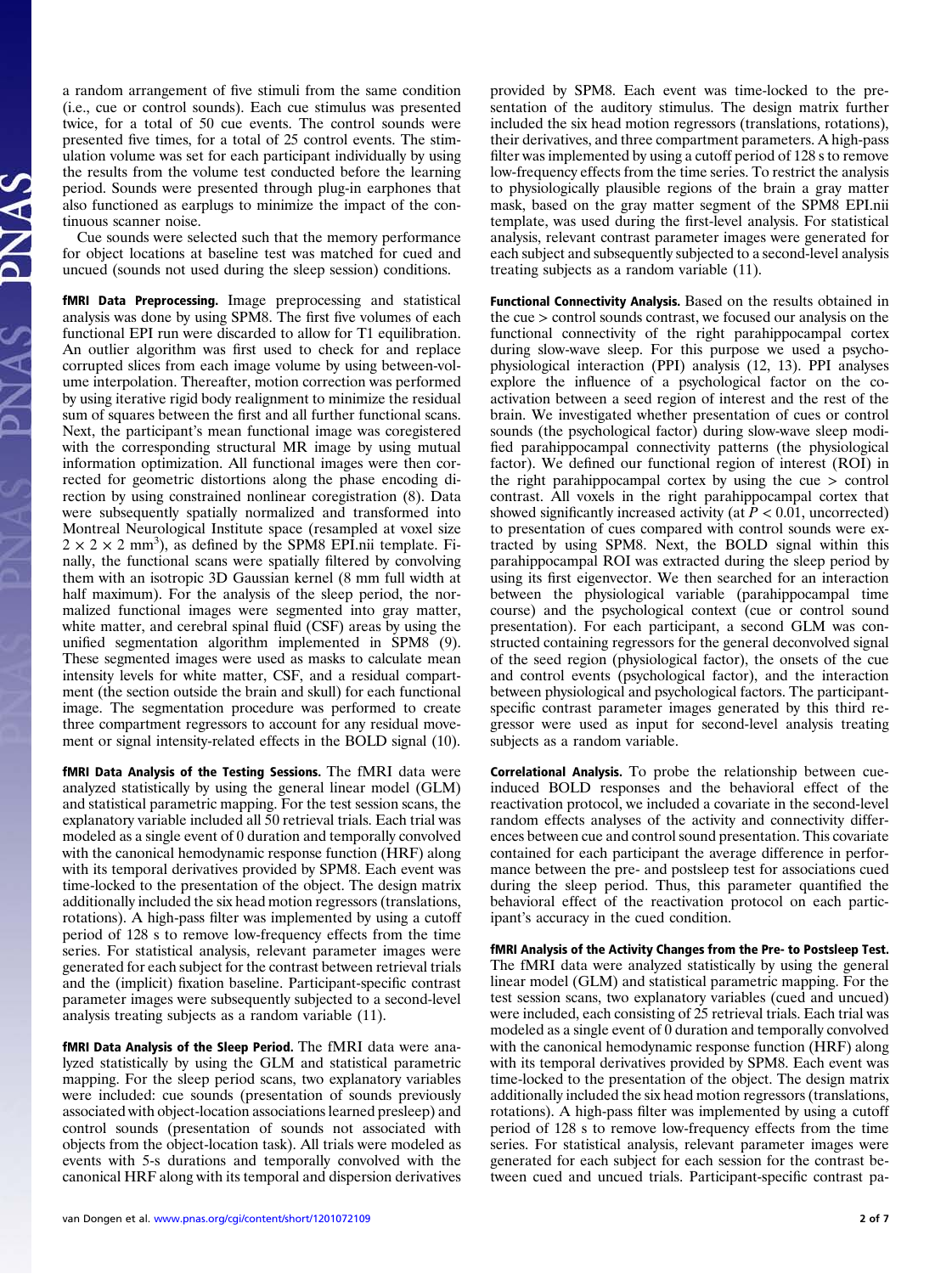rameter images for each session were subsequently subjected to a second-level paired comparison to investigate possible changes in activity from the pre- to postsleep test. Additionally, a covariate was added to the second level containing for each participant the average difference in performance between the pre- and postsleep test for associations cued during the sleep period. No significant differences in activity were found between the cued and uncued stimuli at the pre- and postsleep test, nor did we observe a significant change of such activity across the sleep period. Differences in activity were, moreover, not significantly correlated with the behavioral covariate.

# fMRI Analysis of the Connectivity Changes from the Pre- to Postsleep

Test. Here, we investigated whether retrieval of cued or uncued associations (the psychological factor) during the object location task modified parahippocampal connectivity patterns (the physiological factor). We defined our functional region of interest (ROI) in the parahippocampal cortex by using the cue > control contrast from the sleep data. All voxels in the parahippocampal cortex within a 10-mm sphere from the peak parahippocampal activation in the SWS cues > control contrast were extracted by using SPM8. This procedure created a right parahippocampal ROI centered around [32 −42 −6] that was subsequently mirrored in the x dimension to create a ROI for the left parahippocampus centered at [−32 −42 −6]. These ROIs were then combined into one bilateral parahippocampal ROI. Next, the BOLD signal within this ROI was extracted during the presleep and postsleep retrieval task by using its first eigenvector. We then searched for an interaction between the physiological variable (parahippocampal time course) and the psychological context (cued or uncued association retrieval). For each participant, a second GLM was constructed containing regressors for the general deconvolved signal of the seed region (physiological

- 1. Dorrian JR, Rogers NL, Dinges DF (2005) Psychomotor vigilance performance: A neurocognitive assay sensitive to sleep loss. Sleep Deprivation: Clinical Issues, Pharmacology and Sleep Loss Effects, ed Kushida C (Marcel Dekker, New York), pp 39-70. 2. Drummond SP, et al. (2005) The neural basis of the psychomotor vigilance task. Sleep
- 28:1059–1068.
- 3. Rudoy JD, Voss JL, Westerberg CE, Paller KA (2009) Strengthening individual memories by reactivating them during sleep. Science 326:1079.
- 4. Allen PJP, Polizzi G, Krakow K, Fish DR, Lemieux L (1998) Identification of EEG events in the MR scanner: The problem of pulse artifact and a method for its subtraction. Neuroimage 8:229–239.
- 5. Allen PJ, Josephs O, Turner R (2000) A method for removing imaging artifact from continuous EEG recorded during functional MRI. Neuroimage 12:230–239.
- 6. Iber C, Ancoli-Israel S, Chesson A, Quan SF (2007) The AASM Manual for the Scoring of Sleep and Associated Events: Rules, Terminology and Technical Specifications (Am Acad Sleep Med, Westchester, IL).

factor), the onsets of the cued and uncued retrieval trials (psychological factor), and the interaction between physiological and psychological factors. The participant-specific contrast parameter images generated by this third regressor were used as input for second-level analysis treating subjects as a random variable. Additionally, a covariate was added to the second level containing for each participant the average difference in performance between the presleep and postsleep test for associations cued during the sleep period.

This analysis showed that at the postsleep test parahippocampal– medial prefrontal connectivity (related to retrieval of cued associations) was positively correlated with the effect of the reactivation protocol. No such effect was visible at the presleep test, even at lower statistical thresholds ( $P < 0.01$  uncorrected). We then used the participant-specific contrast parameter images for each session to conduct a second-level paired comparison to investigate possible changes in parahippocampal connectivity from the pre- to postsleep test. We restricted our analysis to the medial prefrontal region based on the postsleep test results. This analysis demonstrated that parahippocampal connectivity with the medial prefrontal region increased from the pre- to postsleep test. Furthermore, an interaction was observed between the effect of the reactivation protocol, parahippocampal–medial prefrontal connectivity, and testing session. Better retention of cued associations was positively correlated with pre- to postsleep changes in parahippocampal–medial prefrontal connectivity during retrieval of reactivated associations. These results are visualized in Fig. 4C and documented in Tables S6 and S7.

Statistical Thresholding. Unless otherwise reported, contrast images were initially thresholded at  $P < 0.001$  uncorrected, with subsequent family-wise error (FWE,  $P < 0.05$ ) correction for multiple comparisons at the cluster or small-volume level.

- 7. Schmitter S, et al. (2008) Silent echo-planar imaging for auditory FMRI. MAGMA 21: 317–325.
- 8. Visser E, Qin S, Zwiers M (2010) EPI distortion correction by constrained nonlinear coregistration improves group fMRI. Proc Intl Soc Mag Reson Med 18:3459.
- 9. Ashburner J, Friston KJ (2005) Unified segmentation. Neuroimage 26:839–851.
- 10. Verhagen LG, Grol MJ, Dijkerman HC, Toni I (2006) Studying visually guided reach to grasp movements in an MR-environment. Neuroimage 31:S45.
- 11. Penny W, Friston K (2003) Mixtures of general linear models for functional neuroimaging. IEEE Trans Med Imaging 22:504–514.
- 12. Friston K (1994) Functional and effective connectivity in neuroimaging: A synthesis. Hum Brain Mapp 1:56–78.
- 13. Friston KJ, et al. (1997) Psychophysiological and modulatory interactions in neuroimaging. Neuroimage 6:218–229.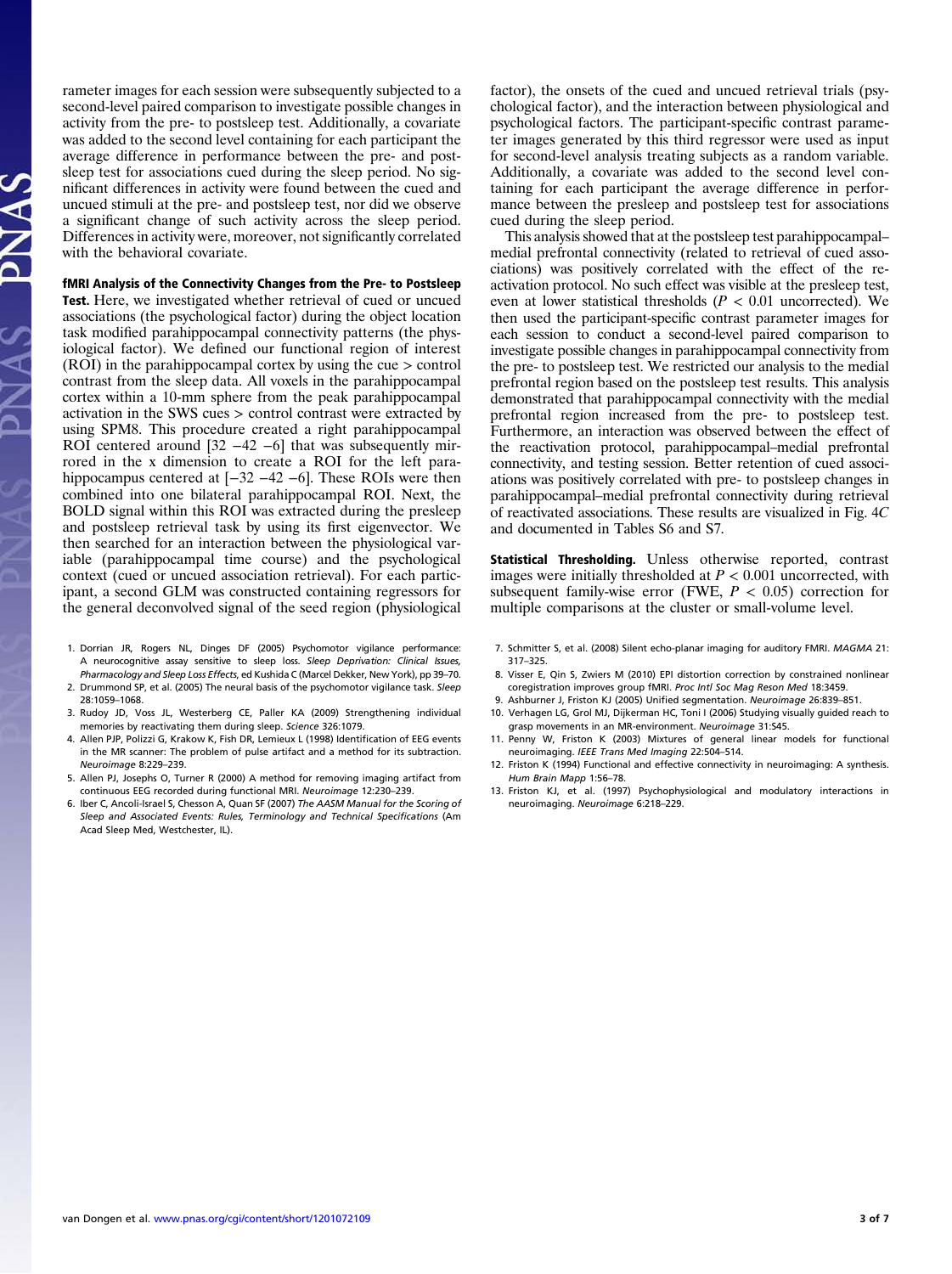

Fig. S1. Overlap between retrieval activity during the presleep test (blue) and parahippocampal connectivity that increased during presentation of cue sounds (red). Overlays are plotted at a threshold of T > 2.0 on the single subject template brain of Mricron [\(http://www.mccauslandcenter.sc.edu/mricro/mricron/index.](http://www.mccauslandcenter.sc.edu/mricro/mricron/index.html) [html](http://www.mccauslandcenter.sc.edu/mricro/mricron/index.html)). PH, parahippocampus; L, left.

| Sleep parameter     | Time (min $\pm$ SEM) | Percentage (% $\pm$ SEM) |
|---------------------|----------------------|--------------------------|
| w                   | 13.9(3.2)            | 11.0(2.3)                |
| N1                  | 15.5(3.1)            | 11.9(1.9)                |
| N <sub>2</sub>      | 42.5 (5.4)           | 33.7(3.7)                |
| N3                  | 50.4 (5.2)           | 43.3 (4.6)               |
| Total sleep time    | 108.4 (4.9)          | 88.9 (2.3)               |
| Sleep period length | 122.3 (4.9)          | 100                      |

| Table S1. Polysomnographic parameters of the sleep period |  |
|-----------------------------------------------------------|--|
|                                                           |  |

W, Wake; N1/N2/N3, stage 1/2/3 sleep.

PNAS

 $\boldsymbol{\lambda}$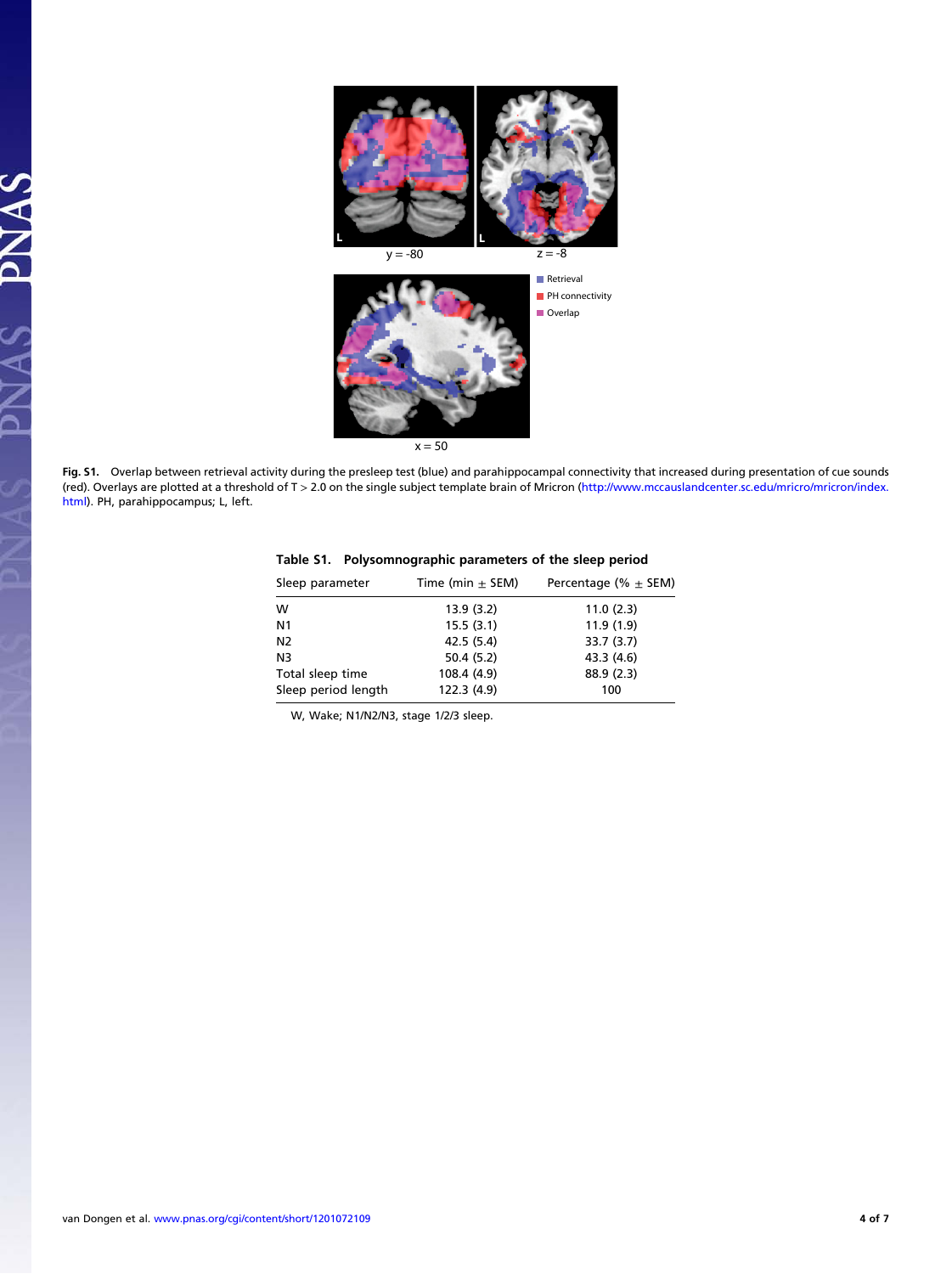|           |                |        |              | MNI coordinates              |                           |       |                |
|-----------|----------------|--------|--------------|------------------------------|---------------------------|-------|----------------|
|           | Size in voxels | Peak T | Significance | Area                         | $\boldsymbol{\mathsf{x}}$ | Y     | Z              |
| Cluster 1 | 6272           | 8.76   | P < 0.001    | L parahippocampal gyrus      | $-30$                     | $-50$ | $-10$          |
|           |                |        |              | R parahippocampal gyrus      | 30                        | $-46$ | $-10$          |
|           |                |        |              | L lingual gyrus              | -8                        | $-80$ | $-4$           |
|           |                |        |              | R cuneus                     | 12                        | $-90$ | 16             |
|           |                |        |              | R superior parietal lobule   | 26                        | $-66$ | 44             |
|           |                |        |              | L mid occipital gyrus        | $-22$                     | $-84$ | 14             |
|           |                |        |              | L cuneus                     | $-4$                      | $-90$ | $\overline{2}$ |
|           |                |        |              | R lingual gyrus              | 24                        | $-76$ | $-2$           |
|           |                |        |              | R precuneus                  | 24                        | $-58$ | 28             |
|           |                |        |              | L precuneus                  | $-20$                     | $-64$ | 30             |
| Cluster 2 | 293            | 7.05   | $P = 0.003$  | L anterior cingulate cortex  | $-18$                     | 36    | 2              |
|           |                |        |              | L inferior frontal gyrus     | $-24$                     | 30    | $-4$           |
| Cluster 3 | 749            | 6.90   | P < 0.001    | L posterior cingulate cortex | -8                        | $-44$ | 10             |
|           |                |        |              | R posterior cingulate cortex | 8                         | $-42$ | 10             |
|           |                |        |              | L hippocampus                | $-12$                     | 36    | 8              |
|           |                |        |              | R hippocampus                | 26                        | $-20$ | $-14$          |
|           |                |        |              | R parahippocampal gyrus      | 20                        | $-24$ | $-16$          |
| Cluster 4 | 264            | 5.73   | $P = 0.006$  | L precentral gyrus           | -36                       | $-22$ | 58             |
| Cluster 5 | 329            | 5.49   | $P = 0.002$  | L superior frontal gyrus     | $-24$                     | -4    | 60             |
|           |                |        |              | L medial frontal gyrus       | $-12$                     | $-2$  | 58             |
| Cluster 6 | 187            | 5.31   | $P = 0.028$  | L parahippocampus            | $-20$                     | $-22$ | $-14$          |
|           |                |        |              | L hippocampus                | $-32$                     | $-14$ | $-18$          |

### Table S2. Object location task fMRI: Retrieval vs. baseline

SVNG PNS

Brain activity during the presleep object-location task that increased with retrieval of object-locations associations compared to baseline. For each cluster, all local maxima in distinct anatomical regions are listed. Results are obtained after initial thresholding at  $P < 0.001$  uncorrected at the voxel level, followed by FWE correction for multiple comparisons at the cluster level at  $P < 0.05$ . The cluster maximum for each cluster is denoted in bold. L, left; R, right.

|           |                |        |                   |                              |       | <b>MNI</b> coordinates |    |
|-----------|----------------|--------|-------------------|------------------------------|-------|------------------------|----|
|           | Size in voxels | Peak T | Significance      | Area                         | X     | Y                      | z  |
| Cluster 1 | 7132           | 8.94   | $P = 0.001$       | R parahippocampal gyrus      | 32    | $-42$                  | -8 |
|           |                |        |                   | L precuneus                  | -4    | $-56$                  | 10 |
|           |                |        |                   | R precuneus                  | 4     | $-56$                  | 8  |
|           |                |        | L lingual gyrus   | $-2$                         | $-74$ | 0                      |    |
|           |                |        | R lingual gyrus   | 26                           | $-50$ | $-10$                  |    |
|           |                |        | R calcarine gyrus | 4                            | $-98$ | 12                     |    |
|           |                |        |                   | L cuneus                     | $-18$ | $-66$                  | 20 |
|           |                |        |                   | R posterior cingulate cortex | 20    | $-56$                  | 4  |
| Cluster 2 | 481            | 4.90   | $P = 0.002$       | L precuneus                  | $-10$ | $-50$                  | 54 |
|           |                |        |                   | R precuneus                  | 4     | $-42$                  | 48 |
|           |                |        |                   | R paracentral lobule         | 2     | $-48$                  | 56 |
|           |                |        |                   | R cingulate gyrus            | 10    | $-46$                  | 28 |
| Cluster 3 | 283            | 4.98   | $P = 0.02$        | L middle temporal gyrus      | -38   | $-74$                  | 18 |
|           |                |        |                   | L angular gyrus              | $-44$ | $-72$                  | 30 |

#### Table S3. Reactivation during SWS: Functional connectivity of the right parahippocampal cortex during presentation of cue vs. control sounds

Parahippocampal connectivity in SWS that was stronger during presentation of cue compared with control sounds. No significant increases in connectivity were observed when comparing control with cue sounds. Results are obtained after initial thresholding at P < 0.001 uncorrected at the voxel level, followed by FWE correction for multiple comparisons at the cluster level at  $P < 0.05$ . The cluster maximum for each cluster is denoted in bold. For each cluster, all local maxima in distinct anatomical regions are listed. L, left; R, right.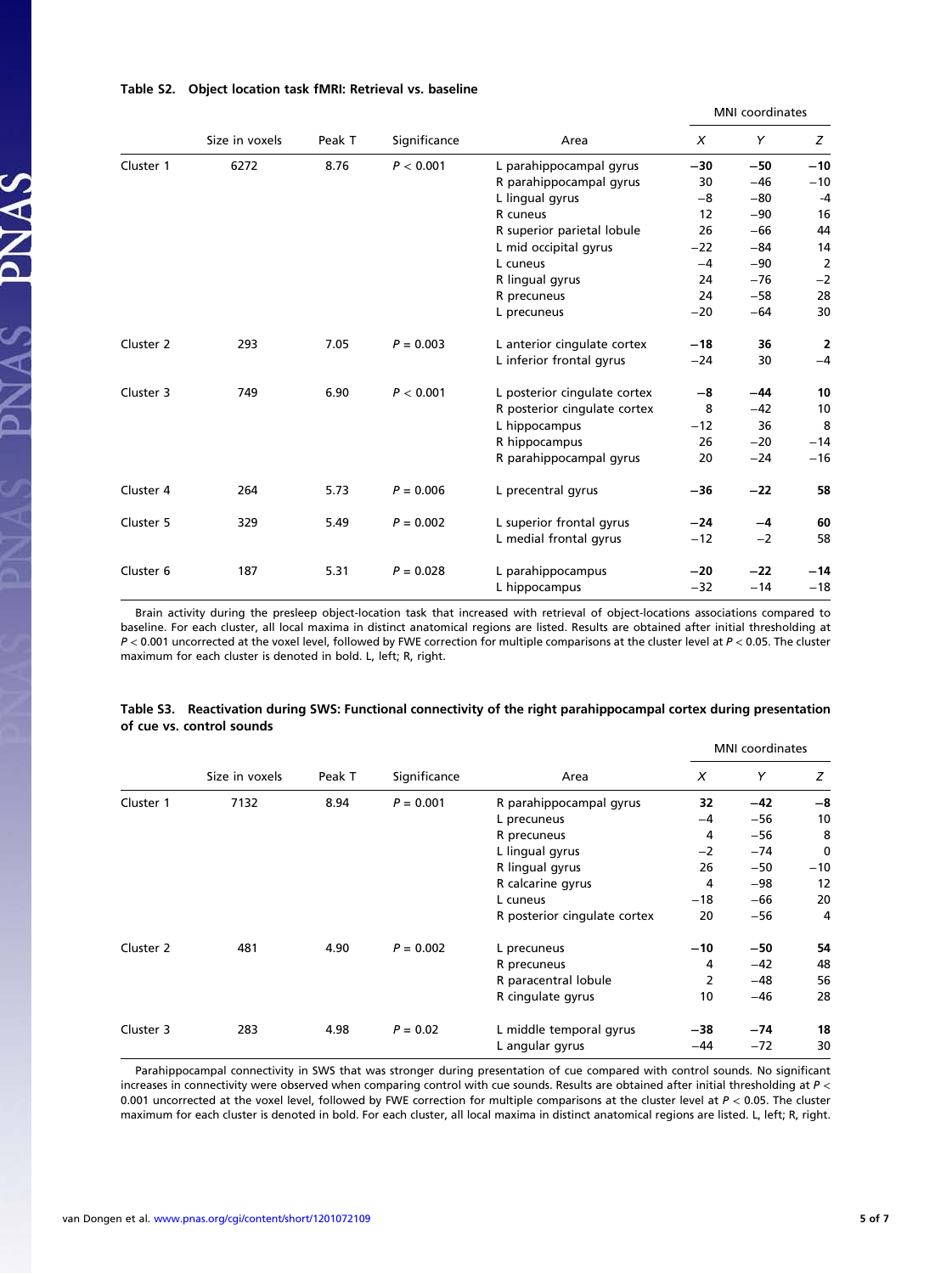Table S4. Reactivation during SWS fMRI: Cue-related activity correlated with a positive reactivation effect across participants

|           |                |        |                |                         |       | MNI coordinates |       |  |  |
|-----------|----------------|--------|----------------|-------------------------|-------|-----------------|-------|--|--|
|           | Size in voxels | Peak T | Significance   | Area                    | X     | Y               | z     |  |  |
| Cluster 1 | 452            | 6.55   | $P = 0.001*$   | R thalamus              | 4     | 10              | $-4$  |  |  |
|           |                |        |                | L thalamus              | $-10$ | $-28$           | $-2$  |  |  |
| Cluster 2 | 409            | 4.92   | $P = 0.001*$   | L cerebellum            | $-2$  | $-68$           | $-28$ |  |  |
|           |                |        |                | R cerebellum            | 6     | $-58$           | $-20$ |  |  |
| Cluster 3 | 298            | 7.75   | $P = 0.007*$   | L cerebellum            | $-28$ | $-48$           | $-44$ |  |  |
| Cluster 4 | 74             | 5.64   | $P = 0.003***$ | L hippocampus           | $-36$ | $-12$           | $-18$ |  |  |
|           |                |        |                | L insula                | $-36$ | $-4$            | $-14$ |  |  |
| Cluster 5 | 41             | 4.63   | $P = 0.009***$ | R parahippocampal gyrus | 24    | $-24$           | $-18$ |  |  |

Cue-related brain activity (as specified in the contrast between cue and control sounds) in SWS that across participants was correlated with a positive effect of the reactivation protocol. No brain activity was significantly correlated with negative reactivation outcome. Results are obtained after initial thresholding at  $P < 0.001$  uncorrected at the voxel level. For each cluster, all local maxima in distinct anatomical regions are listed. The cluster maximum for each cluster is denoted in bold. L, left; R, right.

 $*P$  value significant at  $P < 0.05$  after FWE correction at the cluster level.

SVNG PNS

\*\*P value significant at P < 0.05 after FWE correction at the small volume level, using a 10-mm sphere centered at the nearest cluster of hippocampal activation [-32 -14 -18 ] observed in the contrast between retrieval and baseline activity.

\*\*\*P value significant at P < 0.05 after FWE correction at the small volume level, using a 10-mm sphere centered at the nearest cluster of parahippocampal activation [ 20 -24 -16 ] observed in the contrast between retrieval and baseline activity.

#### Table S5. Reactivation during SWS: Functional connectivity of the right parahippocampal cortex related to a positive effect of reactivation across participants

|           |                |        |              |                            |          | <b>MNI</b> coordinates |          |
|-----------|----------------|--------|--------------|----------------------------|----------|------------------------|----------|
|           | Size in voxels | Peak T | Significance | Area                       | X        |                        |          |
| Cluster 1 | 485            | 5.33   | $P = 0.002$  | R precuneus<br>L precuneus | 20<br>-8 | -66<br>$-74$           | 34<br>44 |

Cue-related parahippocampal connectivity in SWS that across participants was correlated with a positive effect of the reactivation protocol. No significant correlations between connectivity and negative reactivation outcome were observed. Results are obtained after initial thresholding at  $P < 0.001$  uncorrected at the voxel level, followed by FWE correction for multiple comparisons at the cluster level at  $P < 0.05$ . The cluster maximum for each cluster is denoted in bold. For each cluster, all local maxima in distinct anatomical regions are listed. L, left; R, right.

### Table S6. Functional connectivity during the postsleep test: Connectivity of the parahippocampal cortex related to a positive effect of reactivation across participants

|           |                |        |              |                             | <b>MNI</b> coordinates |    |       |
|-----------|----------------|--------|--------------|-----------------------------|------------------------|----|-------|
|           | Size in voxels | Peak T | Significance | Area                        |                        |    |       |
| Cluster 1 | 443            | 5.28   | P < 0.001    | R superior medial gyrus     | 8                      | 62 | 16    |
|           |                |        |              | R mid orbital gyrus         | 10                     | 52 | $-2$  |
|           |                |        |              | R anterior cingulate cortex | 12                     | 48 | $-10$ |

Cued associations-related parahippocampal connectivity during the postsleep test that correlated with a positive effect of the reactivation protocol. No significant correlations between connectivity and negative reactivation outcome were observed. Results are obtained after initial thresholding at P < 0.001 uncorrected at the voxel level, followed by FWE correction for multiple comparisons at the cluster level at  $P < 0.05$ . The cluster maximum is denoted in bold. For each cluster, all local maxima in distinct anatomical regions are listed. R. right.